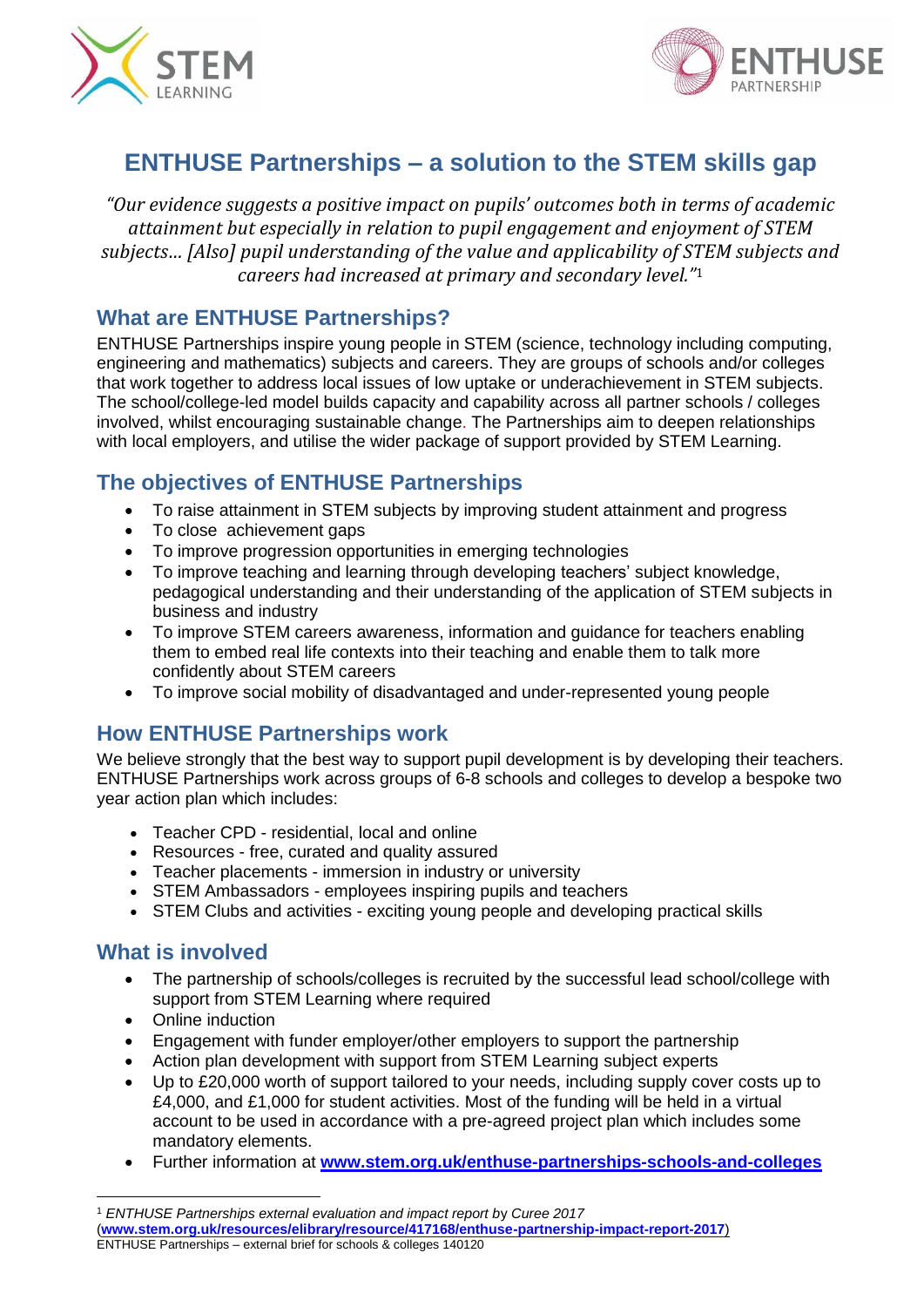## **Further information on expected activities**

Selected ENTHUSE Partnerships will be expected to engage in the following activities:

| <b>Activity type</b>                         | <b>Further details</b>                                                                                                                                                                                                                                                                                                                                                                                                                                                                                                                                                                                                                                                                                                                                                                                                 |
|----------------------------------------------|------------------------------------------------------------------------------------------------------------------------------------------------------------------------------------------------------------------------------------------------------------------------------------------------------------------------------------------------------------------------------------------------------------------------------------------------------------------------------------------------------------------------------------------------------------------------------------------------------------------------------------------------------------------------------------------------------------------------------------------------------------------------------------------------------------------------|
| Choose your partner<br>schools/colleges      | You will choose the schools or colleges to form the partnership.<br>There should be a minimum of 6 but usually no more than 8 in the<br>partnership. It can usually be a mix of phases (primary,<br>secondary, FE) but in some instances a particular phase might be<br>specified (we will let you know if this is the case)                                                                                                                                                                                                                                                                                                                                                                                                                                                                                           |
| <b>Online induction</b>                      | A link to an online induction course will be sent to successful<br>partnerships. The site will provide you with guidance to help you<br>start your partnership and to progress through the two years of the<br>partnership and beyond.                                                                                                                                                                                                                                                                                                                                                                                                                                                                                                                                                                                 |
| <b>Action planning</b>                       | Usually started ahead of the induction and continues throughout<br>the partnership. In consultation with the other schools/colleges<br>and supporting employer (if they wish to be involved/support the<br>planning stages) you will develop an action plan which maps out<br>the plan of action for the next two years to address a particular<br>STEM need within your partnership. The year group, cohort of<br>students and STEM focus is usually down to you (if a particular<br>focus has been chosen by the funder we will let you know). What<br>we do ask is that the theme of improving STEM career<br>aspirations and working with employers (or a specific funding<br>employer) is integral to the project and that you also work on<br>developing a sustainability plan for beyond the period of funding. |
| <b>STEM Learning coach</b>                   | You will be allocated a subject expert coach from STEM Learning<br>who will be able to help you develop the action plan of CPD and<br>activities and to guide you to suitable CPD and resources.                                                                                                                                                                                                                                                                                                                                                                                                                                                                                                                                                                                                                       |
| <b>Mandatory CPD</b>                         | Residential CPD at the NSLC for 2 teachers<br>Teacher/Facilitator Development Programme for 1 teacher                                                                                                                                                                                                                                                                                                                                                                                                                                                                                                                                                                                                                                                                                                                  |
| <b>Mandatory ENTHUSE</b><br><b>Placement</b> | For 1 teacher within the partnership – further information at<br>www.stem.org.uk/enthuse-placements/attend                                                                                                                                                                                                                                                                                                                                                                                                                                                                                                                                                                                                                                                                                                             |
| Other external CPD                           | For example, other CPD attended at the NSLC or local Science<br>Learning Partnership (SLP)                                                                                                                                                                                                                                                                                                                                                                                                                                                                                                                                                                                                                                                                                                                             |
| <b>School/college-led CPD</b>                | CPD delivered from a school or college within the ENTHUSE<br>Partnership                                                                                                                                                                                                                                                                                                                                                                                                                                                                                                                                                                                                                                                                                                                                               |
| <b>Partnership networking</b><br>activities  | For example, meetings between schools/colleges within the<br>partnership to share ideas and plan strategies.                                                                                                                                                                                                                                                                                                                                                                                                                                                                                                                                                                                                                                                                                                           |
| <b>Employer engagement</b><br>activities     | For example, employers may provide resources, site visits or<br>engagement with STEM Ambassadors. The funder of your<br>partnership may wish to host the induction meeting/ meet with<br>your partnership and we would expect you to facilitate this.                                                                                                                                                                                                                                                                                                                                                                                                                                                                                                                                                                  |
| <b>Student activities</b>                    | Activities for students, linked into the action plan (for example,<br>visits or STEM Club activities)                                                                                                                                                                                                                                                                                                                                                                                                                                                                                                                                                                                                                                                                                                                  |
| <b>Reporting</b>                             | The action plan is to be updated on a termly basis. There is also<br>an assessment toolkit (consisting of a simple teacher survey,<br>student survey and attainment) to complete on an annual basis.<br>Presentation of achievements in the form of a case study at the<br>end of partnership.                                                                                                                                                                                                                                                                                                                                                                                                                                                                                                                         |

ENTHUSE Partnerships – external brief for schools & colleges 140120